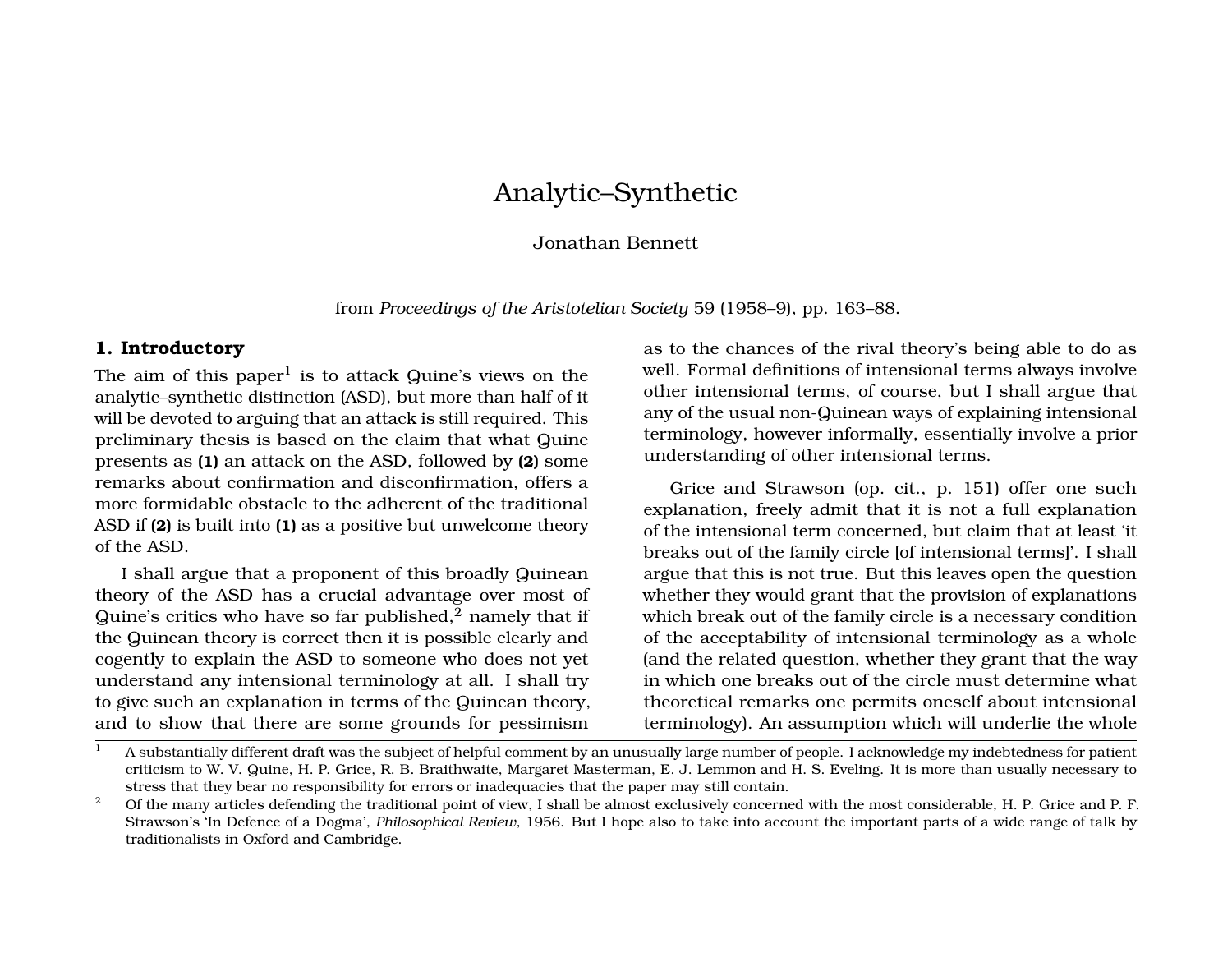of this paper is that such explanations are required. One may of course understand a group of words without being capable in practice of explaining their meaning in terms of words outside the group; but if one believes that such explanations are not even in principle available, then I do not see how one can justifiably hold to the claim to understand the words concerned, unless one can indicate how their meaning could be learned non-verbally (presumably through some sort of ostensive procedure), an option which I do not think anyone regards as open in the case of the intensional family circle. Reading between the lines of 'In Defence of a Dogma', especially p. 149 thereof, I suspect that Grice and Strawson share this assumption that there would be something radically suspect about a family of intensional words of which no extra-familiar explanation could be given. But I may be wrong about this.

## **2. A Quinean analysis of the ASD**

Any given person at any given time has a corpus of belief which is registered in a class of sentences which he calls or is disposed to call true (or, for brevity, ' sentences which he accepts'). In the light of experience, he from time to time alters the membership of his class of accepted sentences, because some experiences put him in a position such that if he is to be rational he must deny something he has hitherto accepted (or, for brevity, ' because some experiences are recalcitrant [relative to his class of accepted sentences]'). In making a linguistic adjustment in face of a recalcitrant experience, any given sentence may be retained in the class of accepted sentences; and any given sentence may be banished from that class in face of some recalcitrant experience.

Three comments:

**(1)** The notion of recalcitrance may be broken down further into the notions of an 'observation sentence', of 'having to accept an observation sentence in the light of experience', and of 'inconsistency between an observation sentence and a totality of other accepted sentences'. This kind of inconsistency can be unproblematical for someone who nevertheless does have a problem about inconsistency between non-observation-sentences or about inconsistency between an observation-sentence and a small class of nonsentences. Of course, anyone who believes himself to possess independent reasons for denying that any sentence can function just to report on a present experience will not accept this elaboration of the notion of recalcitrance: the debate on that issue has only a terminological relevance to the problems here under discussion. The main thing to notice is that if one does believe that there is a class of present-tense sentences which do nothing but report on present experience then one will locate them in the way just indicated: one will say that these sentences are simply forced on us by experience, $\frac{1}{1}$  but that in the reconciling of any accepted sentences of this sort with a hitherto accepted totality of other sentences, any other sentence may be retained and any may be rejected.

**(2)** The fact that any sentence may be retained becomes obvious upon consideration of the ways in which counterevidence can be explained away by the acceptance of hitherto rejected sentences (as in ' The barometer must have been playing up'); and upon consideration of the fact that a sentence can always be retained by changing its meaning suitably. (I'm using intensional terminology, but only to point to an uncontroversial aspect of a familiar phenomenon.)

As it stands, this is not quite true, for sense-datum adjectives are as liable to conceptual revision as any others. Because of this and other difficulties, I shall proceed in terms of recalcitrance, taken whole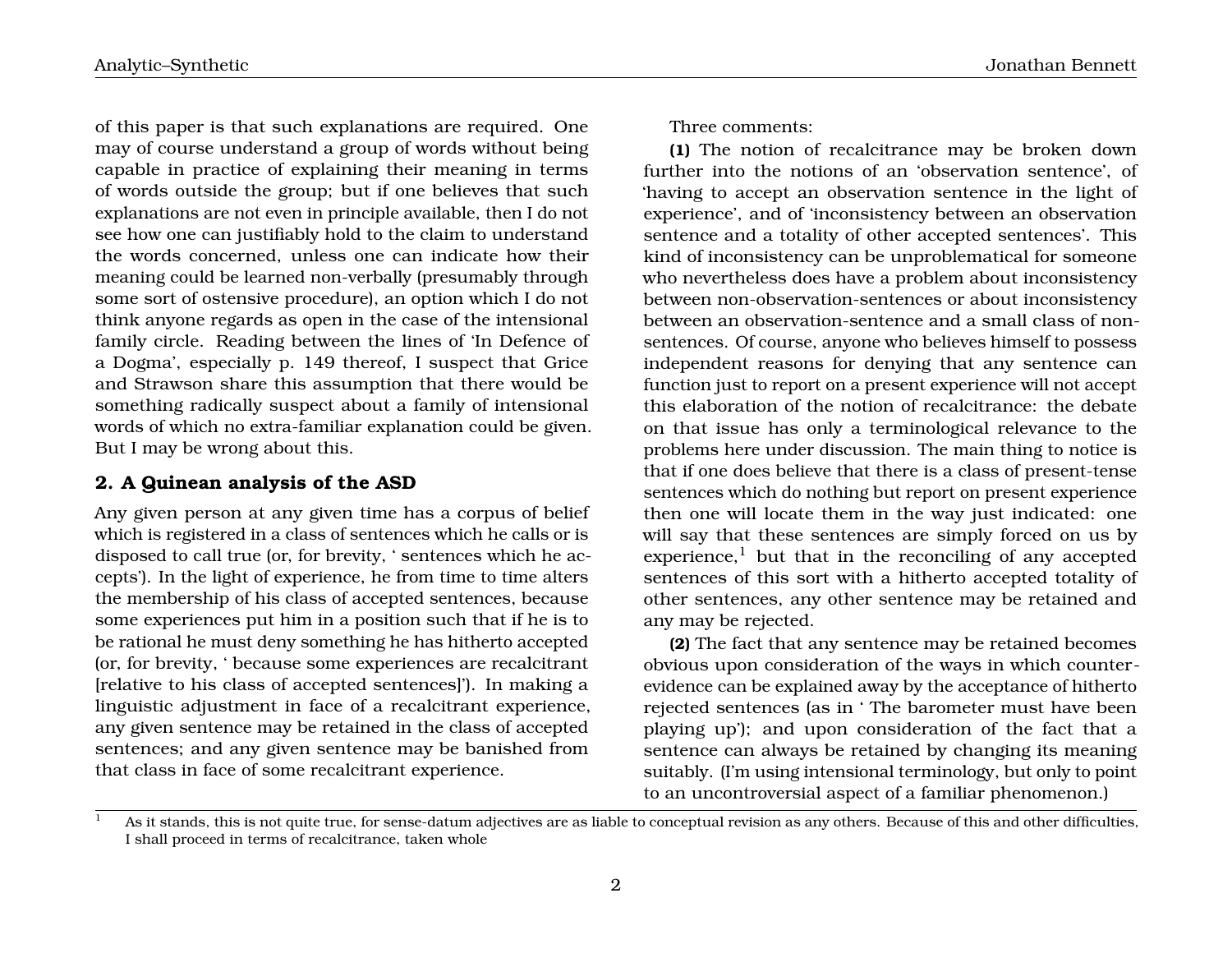**(3)** Similarly, the fact that experience may lead us to reject any given sentence is just the fact that any synthetic sentence may be falsified by the empirical facts, and that any analytic sentence may become false through a meaning-change which is brought about by the occurrence of recalcitrant experiences. Some people who grant that any sentence could be rendered false by a meaning-change nevertheless claim that with only a small class of sentences is it possible to describe a state of affairs which would invite a meaning-change such as to render the sentence false. I see no reason to believe this, and as an indication of how to look for such a description in a given case, I suggest the following: associated with any analytic sentence there is a range of synthetic sentences stating facts about the world in virtue of which it is convenient that the words in the analytic sentence should have the meanings they do have; suppose a falsification of a judiciously selected sub-set of these synthetic sentences, and you are well on the way to describing a state of affairs which invites the falsification of the analytic sentence.

To return to our description of a range of linguistic facts which could be known and understood by someone who had no understanding of any intensional words: If two different adjustments in the face of a recalcitrant experience are envisaged, one of which produces a totality of accepted sentences which is a very great deal simpler than that resulting from the other adjustment, then the former will be chosen. The notion of simplicity used here cannot be made very precise: sometimes the greater simplicity of one totality will consist in its greater adaptability to mathematical handling; sometimes in its relative economy of basic vocabulary; sometimes in its being able to say in fewer words than the other anything that the other can say.

Other criteria than simplicity also operate in these decisions, but it seems clear that wherever this criterion applies decisively in favour of one totality against another, an acceptance of the latter totality will be condemned as irrational. In some such cases it is said that the former embodies a more satisfactory conceptual scheme than the latter; in others, that certain members of the latter totality are being retained only at the cost of arbitrary and implausible saving devices of various sorts; and sometimes one would not know which of these descriptions to adopt. In the meantime we need only note the plain kind of fact which is pointed to by either description.

There is a further plain fact. If someone is confronted with a recalcitrant experience, the various alternative adjustments which he may make to his hitherto accepted totality may be compared not only in respect of the simplicity of the resultant totality in each case, but also in respect of the extensiveness of the adjustment necessary to reach the resultant totality in each case. Often, if not always, the least extensive adjustment consists in dismissing the recalcitrant experience as illusory; but if this way out is taken often enough the resultant totality will be more complex—because less thoroughly organised—than would have been a totality which was more trouble to arrive at. I take an adjustment to be more extensive than another if it involves the acceptance of more hitherto rejected sentences than the other, or the rejection of more hitherto accepted sentences than the other. The two halves of this criterion do not conflict in the cases with which I am concerned.

Further: A person at a given time can have a certain amount of information about individual members of his set of accepted sentences, information as to the extensiveness of any adjustment of which their rejection formed a part. He will have such information about, say, the sentence S if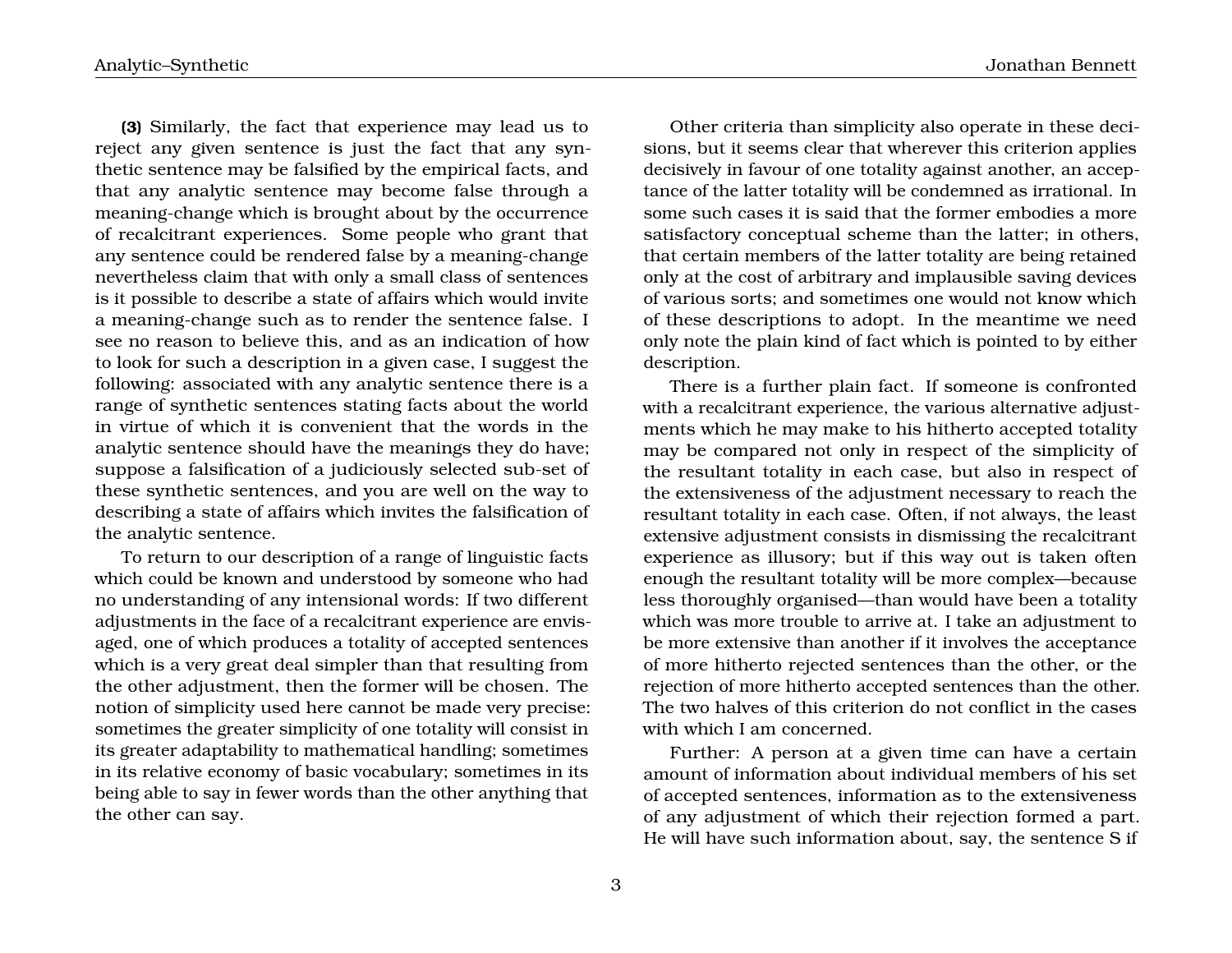he knows that in his currently accepted set there are many sentences his acceptance of which he justifies by arguments in which S occurs and which he cannot justify by arguments using only sentences he now accepts but not using S. For in such a case he will know that any adjustment in which S is rejected will lead to a resultant totality of accepted sentences in which either **(a)** membership is denied to the sentences whose present defence requires S, or **(b)** membership is accorded to new sentences which provide alternative ways of justifying the continued acceptance of the sentences in question.

For example: Accepted sentences of the form **(i)** 'The temperature of such-and-such a star is such-and-such' depend, for those who accept them, on sentences of the form **(ii)** 'Temperature correlates with light-emission in suchand-such ways', and these depend on sentences of the form **(iii)** 'Temperature correlates with mercury-column readings in such-and-such ways', and these in their turn depend on sentences along the lines of **(iv)** 'Temperature has to do with the obtaining of such-and-such sensations'. Rejection of **(ii)** jeopardises **(i)** and all that depends on it; rejection of **(iii)** jeopardises **(i)** and **(ii)**; rejection of **(iv)** jeopardises all the other three.

This example brings out the fact that the most straightforward cases of commensurability of two or more sentences in respect of how much depends on them are those cases where the sentences have a general term (or an abstract noun) in common and where one sentence is said to have more depending on it than another simply because the second sentence itself depends on· the first. The example also helps to bring out the fact that where  $S_1$  and  $S_2$  both involve a general term F, and where  $S_1$  depends on  $S_2$ the situation can be described as one in which  $S_2$  states necessary and/or sufficient conditions for Fness which are

employed in establishing  $S_1$ . In what follows, when I wish to say that one sentence shares a general term with another and has more depending on it than depends on the other, I shall say that it is *less dispensable* than the other.

Now the point of all this is that a candid observer of the linguistic scene, having noted all these facts and having listened to uses of intensional terminology, might very well conclude that to call a sentence 'analytic' is to register a conviction that it is highly indispensable—less dispensable than any sentence which shares a general term with it and which is called 'synthetic'. It might be argued that such a belief about the meaning of 'analytic' must be wrong, on the grounds that if that were what people intend by their use of intensional terminology then they would not make the theoretical remarks about intensional terminology which in fact they do make. But if the holder of the belief were led by it to draw the analytic–synthetic line just where everyone else draws it, and if his critics were unable to challenge his account of intensional terminology by producing a countertheory, then most of us would grant that he was entitled to be satisfied with his theory and to remain unconvinced by opponents' protests that his, story, though extensionally adequate, was wrong in some way which they were unable to express except in words which would be intelligible only to the already converted (i.e. to those who already claimed to understand intensional terminology, and agreed that this account of it was wrong).

In fact, I cannot prove that this theory is extensionally adequate. But I do claim that it is, at least, fairly plausible: any discovery about all the F's presupposes one or more tests for Fness (one or more answers to questions of the form 'How do you know it was an F?') and provides a new test which could be used in the establishing of yet further generalisations about the F's. It therefore seems reasonable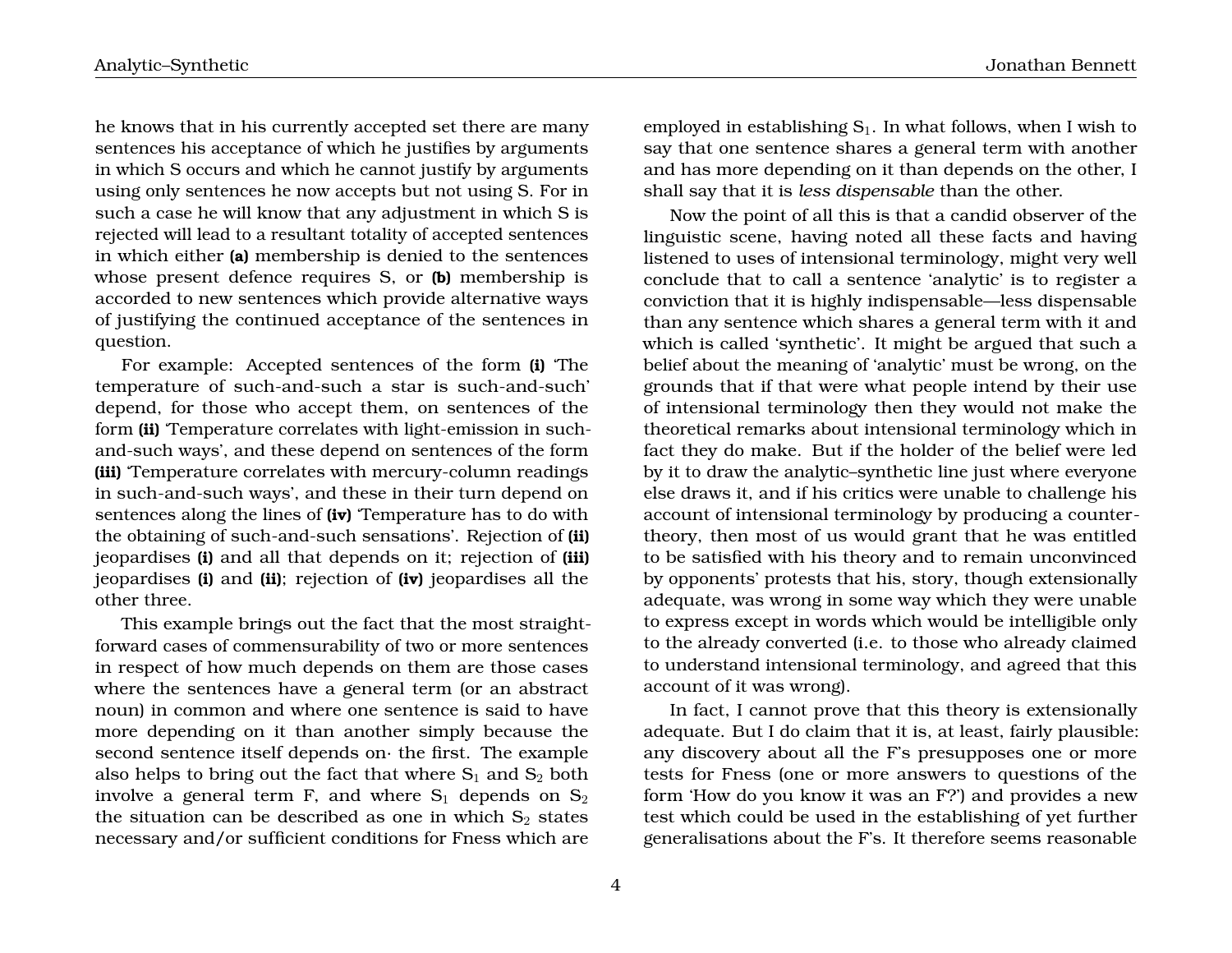to envisage a hierarchy of all the accepted sentences about the F's: with the upper regions occupied by synthetic generalisations which have seldom or never provided tests for Fness in the establishment of other generalisations; the middle regions occupied by generalisations which are still synthetic but which—because they are better established, or longer established, or in some way more versatile—have more often been used as tools in the establishment of other generalisations; and the lower regions occupied by the analytic generalisations on which the establishment of all the others depends.

Quine does not talk about the comparative indispensability of sentences; but he does compare sentences in respect of their 'distance from the periphery' of our totality of accepted sentences, and I offer 'indispensability' as a literal version of what (I think) he is getting at with this metaphor.

Two features of the theory at present under discussion appear to give some difficulty:

**(1)** It has been objected that on this theory of the ASD a sentence may be analytic though false. For although 'analytic at  $t_1$  is defined only for sentences accepted at  $t_1$ , the theory seems to allow that one might accept a sentence at  $t_1$ , correctly call it 'analytic' at  $t_1$ , reject it at  $t_2$ , and claim (at  $t_2$ ) that it was false, though accepted and indeed highly indispensable, at  $t_1$ ; whence it follows that at  $t_1$  it was both analytic and false. But this whole argument rests upon the distinction between 'S was true but is now false' and 'S was false all the time, though we thought it to be true'. This is a perfectly good distinction, of course, but it is a thoroughly intensional one: to the best of my knowledge, it can be elucidated only by means of standard intensional terminology, in such phrases as 'true with the meaning it then had, false with the meaning it now has'. An objection based on this distinction is thus illegitimate unless the

objector is prepared to claim that the distinction is in some way so much clearer and plainer than the other intensional notions that once we have shown their relations with it (and they can indeed be defined in terms of it) there is nothing more that needs to be said. On the Quinean theory I am now exploring, furthermore, this distinction will be made just as everyone makes it; it will have the standard formal relations with the ASD, and thus it will not be the case that any sentence is analytic and false. I shall show in a more convenient place (in the next section) just how this conclusion fails to be derivable.

**(2)** The theory defines the ASD only for sets of sentences having a general term in common. It draws a line, for instance, between ' Obligatory actions are permissible' on the one hand, and 'Bigamy is sometimes permissible' and 'Obligatory actions are tiresome' on the other, while cheerfully admitting that the first sentence is incommensurable with 'Some mammals are oviparous'. It has been objected that this is a difference between the ASD according to this theory and the ASD as usually drawn; for, it is said, when one says that 'Obligatory actions are permissible' is analytic while 'Some mammals are oviparous' is synthetic, one is making a distinction based on a direct comparison between these two sentences. How one takes this objection must depend upon what is meant by 'direct' comparison. Is a 'direct' contrast made between a mouse and a hamster when a nutrition researcher reports that after the first six weeks of an experiment the mouse was overgrown (i.e. larger than most mice of its age and type) while the hamster was not overgrown (i.e. not larger than most hamsters of its age and type)? If so, then the Quinean theory now under discussion does admit of ' direct' comparison between the members of any analytic/synthetic pair. If not, then what is meant by 'direct'? It seems unlikely that this point could be pressed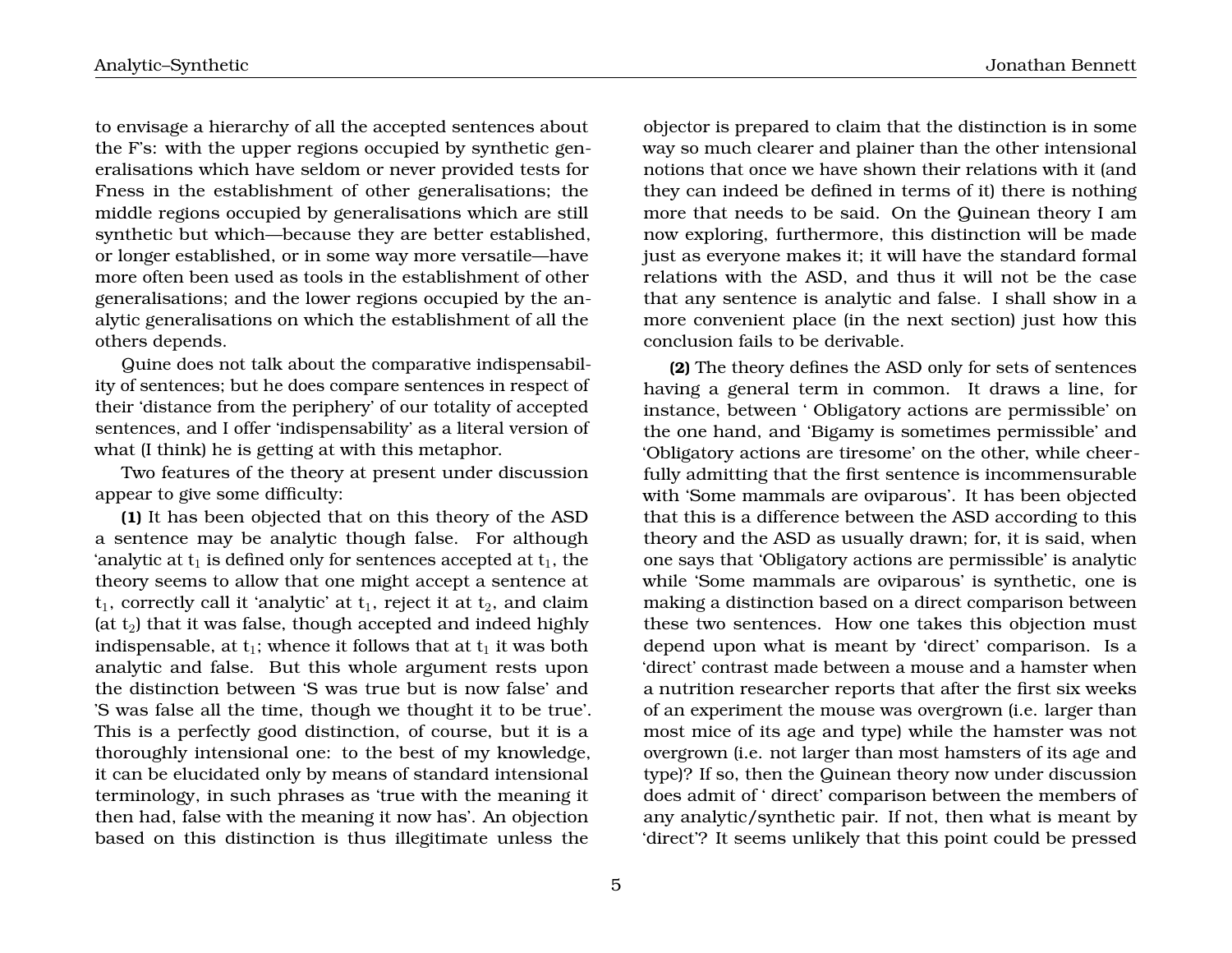further except as the conclusion of an argument most of which would range over more familiar territory. That is, it seems to me to be a dangerous procedure for anyone to try to take a basic stand on the dubious notion of directness, just as it would be dangerous to take a basic stand on the undubious but equally peripheral notion of the distinction between 'was true, is false' and 'was false all along, though accepted'.

The theory I am trying to elaborate appears to be unacceptable to most if not all of those who regard themselves as in a general way opponents of Quine's views on these matters. I think it is fair to say that the crucial feature to which they object is the theory's claim that the ASD marks a difference (in a quite straightforward sense) of *degree*, whereas they claim that it marks a difference (in some sense) of *kind*. Perhaps the most concrete result of this disagreement is that, according to the Quinean theory, a great deal of talk about deciding whether something is to be analytic or not is simply out of place. Sometimes we genuinely do not know whether a given sentence has the required degree of indispensability, and then talk about discovery is in order. But there is, on the Quinean theory, a large class of cases where we cannot say whether a sentence is analytic or not simply because the analytic/synthetic borderline is an indeterminate one—there just is no way of stating an exact measure of how much more indispensable S (containing F) must be than most of the other sentences containing F for one to call it 'analytic'—and in these cases, the Quinean theorist will say, it is inappropriate to talk (with the naive) of discovery, and equally inappropriate to talk (with the sophisticated) of decision. There is nothing to discover, and nothing to decide.

For expository purposes I shall adopt the label 'PQ' for an imaginary proponent of the Quinean theory. PQ, then, is a man who defends the positive thesis that

The workaday employment of the ASD and related intensional terminology can be understood in terms of degrees of indispensability,

and the negative thesis that

none of the arguments which have so far appeared in the literature succeeds in showing that there is any reason for treating the ASD in quite a different way, notably in such a way that it can be called a distinction in kind rather than in degree.

The next section will mainly address the second, negative thesis; but some of its points will be made through discussions of various sorts of challenge to PQ's positive thesis.

### **3. Quinean theory v. traditional theory**

The most obvious criticism to make of PQ's theory is that it is simply false, in that 'analytic' registers recognition not of some unspecified but high degree of indispensability but rather recognition that denial is not rationally possible *at all* in respect of the sentence called analytic.

This takes us over old territory. PQ's reply would be: 'But sentences universally called analytic have come to be denied in face of the facts, and any sentence now called analytic might come to suffer the same fate.' The proper response would be something like this: 'Certainly, analytic sentences have come to be said with "It is not the case that. . . " put in front of them. But in calling them analytic in the first place we were talking about the sentences with the meanings they then had; for denial to be rationally possible, the meanings had to change. Or, to put it another way, the word "analytic" strictly applies to propositions rather than to sentences; when we seem to call a sentence analytic, we are really applying the word to the proposition then expressed by the sentence.'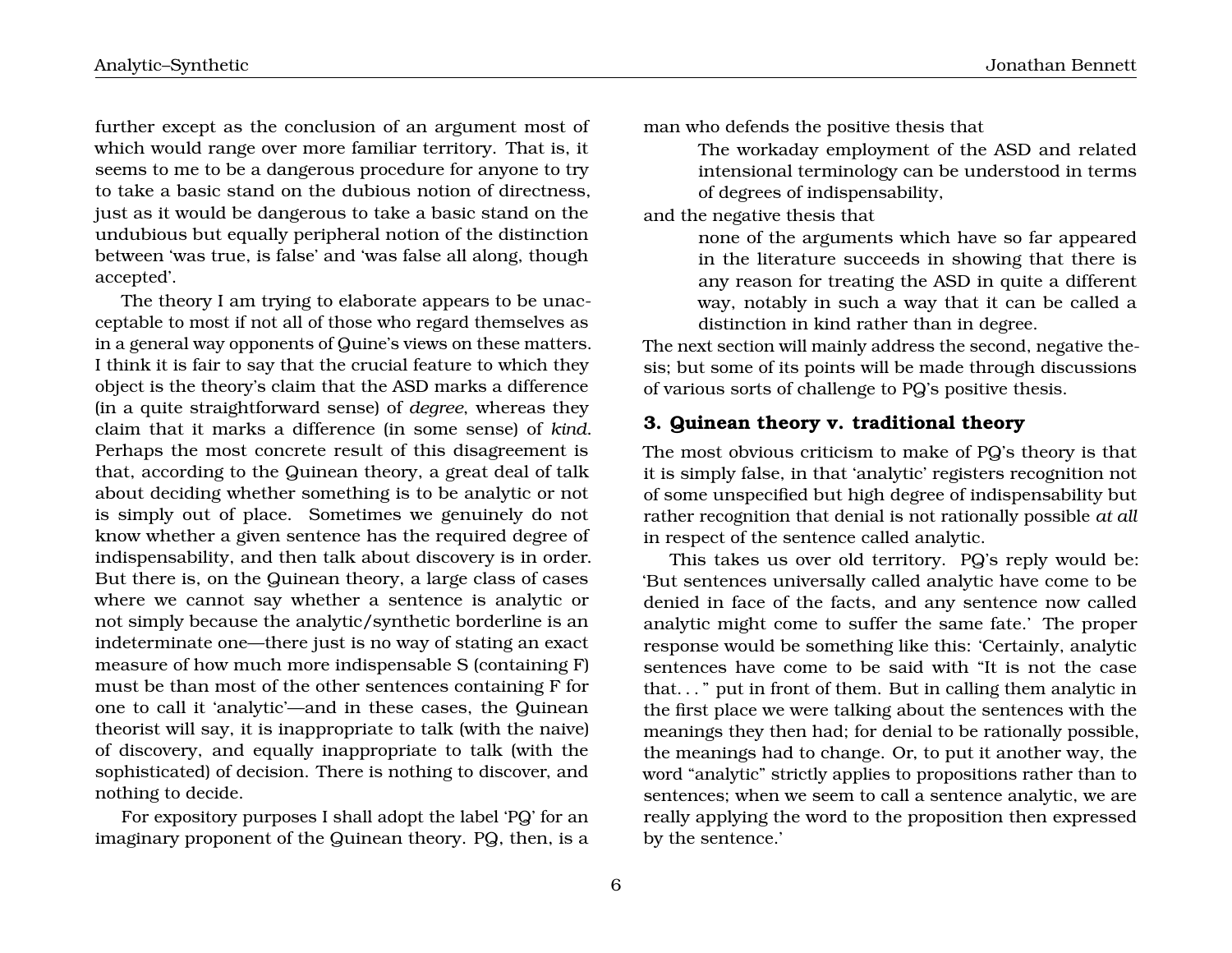Taking up the part of this which uses the phrase 'change of meaning' and its cognates, could not PQ answer somewhat as follows. 'You have added to my theory, but you have not contradicted it. For, what is it for a meaning to change? Surely it is for a sentence, to the effect that a word applies to certain sorts of things, to have once had and no longer to have a high degree of indispensability: thus change of meaning shades into unexpectedness of application, the borderline between the two corresponding to the ASD in such a way that it is true, as you say, that the denial of a hitherto analytic sentence is the changing of a meaning. But what makes this a *criticism* of what I have been saying?'

In dealing with the part of his critic's remarks which depends on the word 'proposition', PQ could say something like this: 'So far as I can work out this "proposition" terminology, the proposition expressed by  $S_1$  at  $t_1$  is different from the proposition expressed by  $S_1$  at  $t_2$  if and only if an appropriate set of sentences of the form "S<sub>1</sub> is true if and only if  $S_n$ is true" which are highly indispensable at  $t_1$ are not highly indispensable at  $\mathrm{t_{2}.{}^{1}}$  So that a hitherto analytic sentence can be denied only if it comes to express a different proposition from the one it formerly expressed—a conclusion which I welcome as a perfectly consistent addition to my original theory.'

This dialogue is essentially a discussion of the ASD in terms of the formal relationships holding amongst certain intensional terms. Many more could be given, threading through the network from 'proposition' to 'synonymous' to 'necessary' to 'impossible', and so on. We know that this will achieve nothing to our present purpose for, as Quine has

shown, the family is such a tightly knit one that someone who had trouble over one of its members would be likely to have trouble over all of them. In the light of PQ's positive thesis (his analysis of the ASD), however, the moral to be drawn from the smoothness of passage around the family circle is not so much that trouble with one involves trouble with all as that a theory which is (arguably) extensionally adequate for one will be (arguably) extensionally adequate for all. And with respect to PQ's negative thesis (his, and my, critique of the standard attempts to elucidate intensional terminology as a whole), the moral is that this kind of approach will be *entirely* unhelpful to someone who does not already understand some members of the circle: if the inter-relations had to be stated in a series of biconditionals which *almost* held—so that room was left for explanations, not involving intensional terminology, of some or all of the ways in which the biconditionals failed to hold exactly—then it might be useful to look to these formal relations for help. As it is, we must turn to explanatory devices of a different sort—to what we can loosely call informal explanations.

Before doing so, mention should be made of one sort of compromise of the smoothness with which intensional terms can be related to one another by simple biconditionals, namely the debates which break out from time to time over these biconditionals themselves: arguments over the equation of 'possibly possible' with 'possible', of '*a priori*' with 'analytic', of entailment with the analytic conditional, of propositional identity with reciprocal entailment, and so on. But the existence of these need not embarrass PQ, for they contain nothing on which the participants agree and

<sup>1</sup> The word 'appropriate' covers some fairly complicated conditions regarding general-word-sharing between sentences. A full statement of these conditions would make it clear that sometimes we should find it difficult to say which of two groups of sentences had come to express different propositions, because we did not find it easy to say which of two general words had changed its meaning. This is not a special problem for PQ's theory, but just an observable fact about the use of intensional terminology.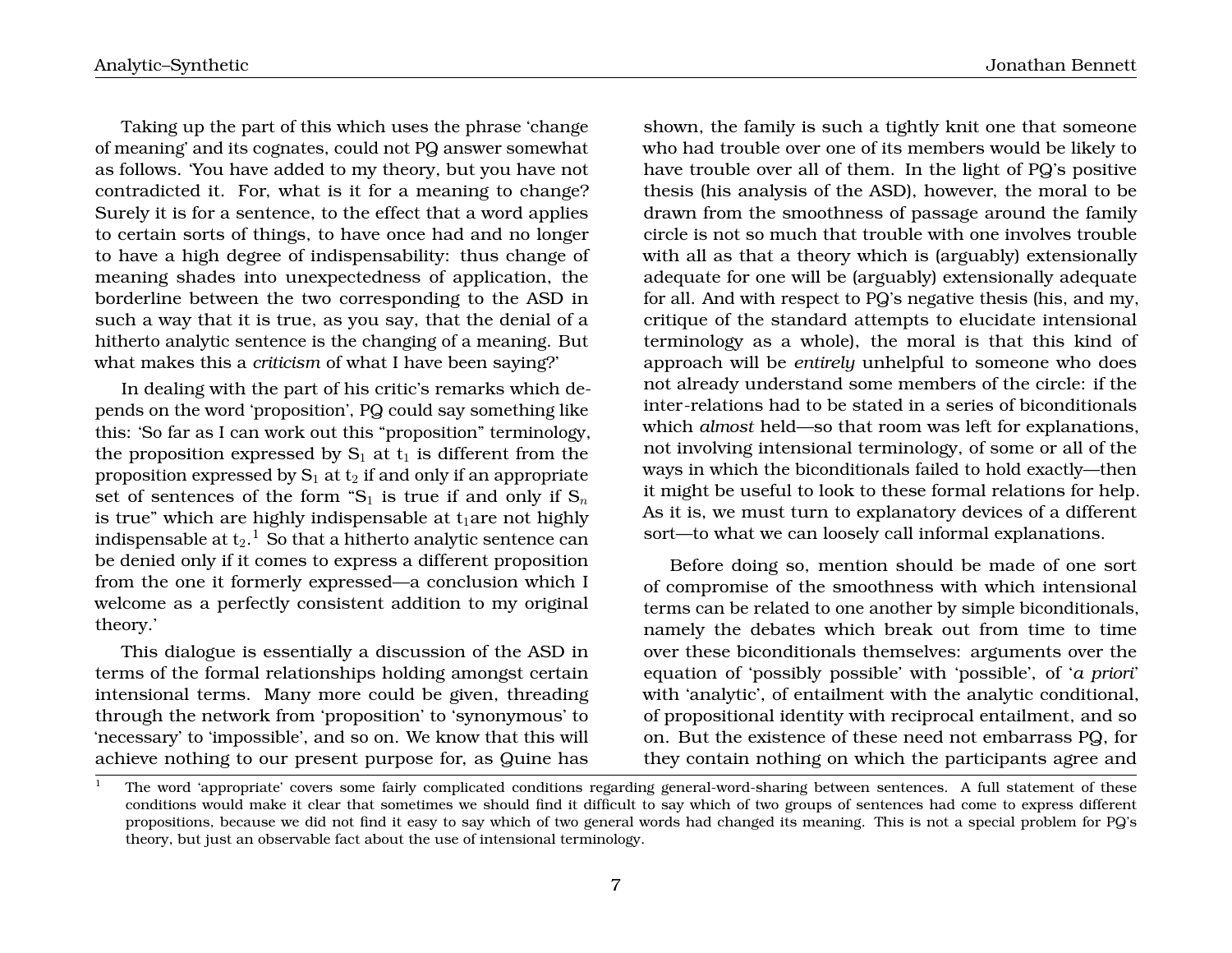the acceptance of which would create difficulties for PQ in respect of his positive thesis. Nor could such arguments be claimed to provide any illumination at all for someone who did not understand any intensional terms. Indeed, PQ could with some justice claim that the inconclusiveness of these debates points directly to the need for some such clarification of the ASD as he has offered.

I propose to consider four sorts of informal locution which are frequently used to explain in a non-question-begging way something about the way in which intensional terminology is to be used and, in particular, to give explanations which will result in the ASD's being a distinction in kind, in some sense incompatible with PQ's theory of the ASD. Discussion of these ways of talking will therefore be relevant to both PQ's positive and his negative theses.

**(1)** The whole problem would be settled in favour of PQ's opponents if a distinction in kind could be established between factual revision and conceptual revision; and it has been suggested that such a distinction begins to emerge if we consider factual disagreements and conceptual disagreements—the latter being understood as disagreements over the practical problem of which conceptual scheme to adopt—and notice that the former are always in principle capable of settlement while the latter may well go on for ever without any lack of candour or energy on the part of the disputants. This suggestion, though, could well be snatched at by PQ as offering the basis for a point in his favour. For the one way in which a factual disagreement may steadily and stubbornly resist resolution is by one disputant's insisting on accommodating any evidence which tells against his thesis by the adoption of supplementary postulates of some appropriate sort. But if he does this to an enormous degree of complexity and arbitrariness, while his opponent can defend *his* view without being driven to such

shifts, it would usually be said that the former was being unreasonable and that he should allow the disagreement to be settled against him. And a conceptual disagreement can be settled (for all reasonable men) in all and only those situations where the adoption of one conceptual scheme has no advantage over the adoption of the other, and has the disadvantage of involving a much greater degree of complexity in what is said about the facts. The criteria for settlement of the two sorts of dispute are, in brief, identical.

It is true that when one party to a dispute persistently refuses (in the elaborate and perverse way just indicated) to lose the argument, he is often said to have turned the dispute into a 'merely conceptual' one. This way of talking suggests that in conceptual disputes the criteria for the reasonableness of a party to a factual dispute do not apply in the same way; and PQ is obliged to account for this use of' merely conceptual'.

On his own showing, PQ is entitled to point out that someone who seems to depart from the usual criteria of reasonableness in one area of debate may naturally be assumed either to be unreasonable or to have in mind the ramifications of what he is saying into other areas altogether, and thus very likely to be concerned with the long-range benefits to be gained from the denial of one or more sentences which his opponent calls analytic. But such a man might be hoping to derive long-range benefits of simplicity at the cost of complexity in this one area, by propounding a new *scientific* theory, i.e. one which challenges only sentences which would be called synthetic. If the latter is the case then PQ must say that we are simply wrong to say 'He is turning the dispute into a merely conceptual one', and there is an onus upon him to explain why it is that we are so ready to say this when there is always the other possibility.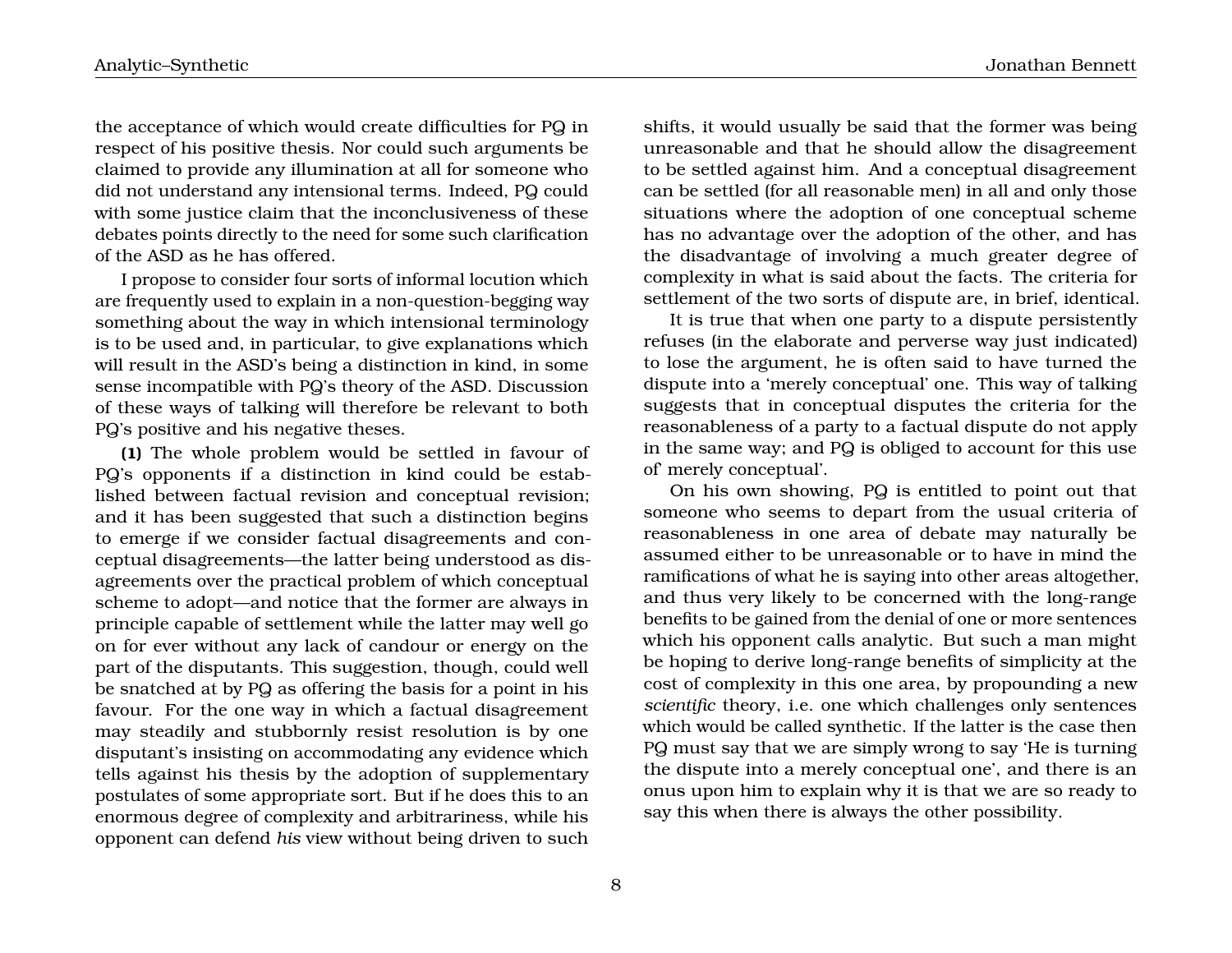An explanation, however, seems to be available: As a rule, when one is faced with a recalcitrant experience there is no time for conceptual revision (the long, hard route to an outcome) even when in the long run a conceptual revision would be the most rational move to make; and thus the standard case of conceptual revision is the situation in which there is an accommodation<sup>1</sup> of all the known facts, but its degree of complexity is such as to suggest (in a quiet hour) that it might be worthwhile to try to simplify it, if

necessary the hard way. There is a tendency therefore to think of conceptual revision in terms of a move from one accommodation to another, and of factual revision in terms of the situation where one is faced with a recalcitrant experience, i.e. where one does not have an accommodation of all the facts. But there is no reason in principle why a recalcitrant experience should not be given an on-the-spot accommodation which involves conceptual revision, or why an accommodation of all the known facts should not be turned quietly into something simpler by means of a factual revision.

If it be claimed that the point of the remark 'He is turning it into a merely conceptual dispute' is simply to say that he is not going to back down in the light of anything else that may happen, then the remark is a simple, though possibly justified, accusation of irrationality. If it doesn't sound accusatory to the casual ear, then so much the worse (PQ might add) for the effects on the casual ear of bad theories of confirmation and of the ASD.

**(2)** An elucidatory and anti-Quinean power is often claimed for such locutions as this: 'The world can't make me wrong about that, whereas with this other it is always possible that something will happen which will make me

withdraw it.' But PQ can reply: 'The first half of what you have just said is true only if you fail to take into account certain sorts of possibility of falsification, namely, all the possibilities the simplest accommodations of which would involve the denial of highly indispensable sentences now called analytic. Of course there is a bump in the scale if you cut part of it off; but if you take the whole situation into account, the continuity is still there. And if your remarks of the form "I can't be shown wrong about that" refer not to sentences but to the propositions they express, then you have indeed established a discontinuity between "analytic" and "synthetic" when these words are applied to propositions; but this is of no interest, since the "proposition" terminology itself is built out of the "sentence" terminology (in my theory, anyway, and I am still waiting to be shown that it is wrong) in such a way that propositional identity shades smoothly into propositional non-identity; so that the discontinuity which you seem to have established is illusory.'

One comment: This line of argument invites the hostile question 'Are you saying that until we know whether later developments are going to lead us to withdraw an analytic sentence, we can't be confident that it is true now?' This question's hostility derives from its tacit assumption of the distinction, mentioned earlier, between 'was true, is false' and 'was false all along, though accepted'. There are countless ways in which this distinction can insinuate itself into the debate, but perhaps this one should be dealt with, for its own sake and as an example of the way in which, it seems, we must handle 'true' if we wish to beg no questions about intensional terminology . What PQ must say is that if S is accepted at  $t_1$  and rejected at  $t_2$ , the way to settle at  $t_2$ whether S was false at  $t_1$  is to find out whether its rejection

An accommodation of all the facts known to X is a totality of accepted sentences with respect to which none of X's experiences is recalcitrant.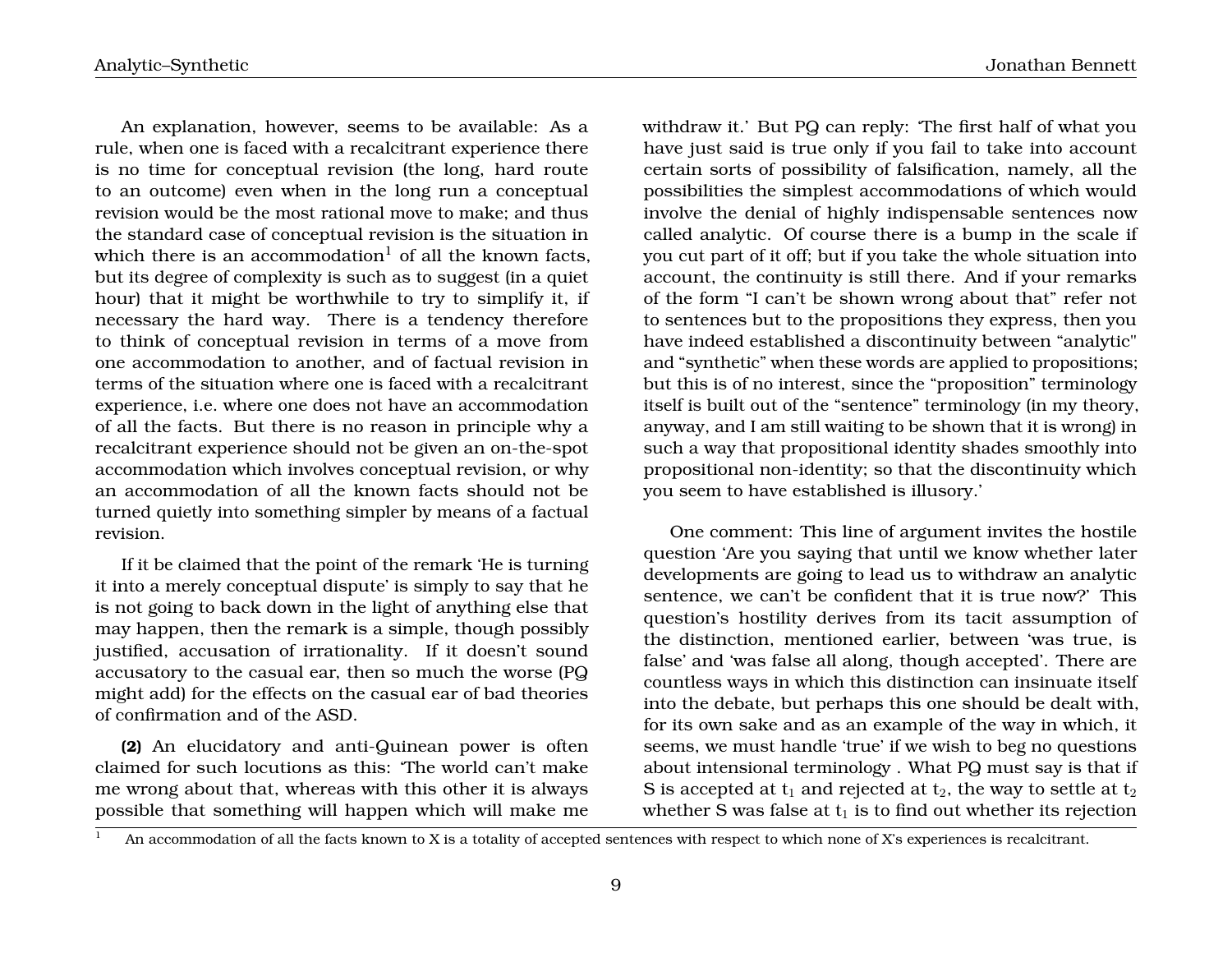came about as part of an over-all adjustment which included the rejection of sentences which were at  $t_1$ indispensable enough to warrant the label 'analytic'. If S was rejected without going as deep as the rejection of anything analytic, then it is proper to describe S as having been false, though accepted; but if its rejection was, or was accompanied by, the rejection of an analytic sentence, then there is no reason at  $\mathrm{t}_2$  for saying that S was false at  $\mathrm{t}_1.^1$  The upshot of this is that to be false is to be due for what we might call superficial rejection; and it follows that if a sentence is analytic at  $t_1$ it will never be proper to say that it was false at  $t_1$ ; if it is synthetic at  $t_1$  it may become proper to say that it was false at  $t_1$ ; both of which are just the results we should expect if PQ's theory is to be viable at all. And, as regards his negative thesis, it is simply a mistake to think that these results can be used to *make* the ASD in the first place ..

**(3)** 'I base my acceptance of that simply on my knowledge of the use of words but no one is rationally entitled to accept this other just on such a slim basis as the use of words.' To this PQ can reply: 'The trouble with that sort of talk is that it draws the line you wish to draw only by construing, the phrase "use of words" in a highly special way. Is it a fact about how words are used that the word "non-human" applies to everything to which the phrase "born in Antarctica" applies? You will have to say "No"; and if the enquirer into the meaning of intensional terminology then asks you what you *do* count as being "about the use of words", you will presumably have to follow all the others who have travelled this route and refer him to rules of *meaning* or something of the sort. You cannot avoid the use of "meaning" by appealing to dictionaries: they give all sorts of information which you wouldn't want to regard as analytic; and if you

appeal not to dictionaries as they sit there on the shelf, but to dictionaries considered as fulfilling the characteristic lexicographic function, then we are back at "meaning" again. So your appeal to "use of words" seems to be just another instance of what I am saying in my negative thesis. And if your original pair of remarks is appropriately amended by substituting "meanings" for "use", it becomes manifestly harmless to my positive thesis.'

**(4)** 'If you denied that, I shouldn't have any idea of what you were getting at—I should be simply bewildered—but if you denied this other, I should be surprised but I should know what to expect.' PQ can reply: 'That is true only because of the way you have selected your cases. If you take some sentence which we both regard as synthetic and which we both have, and know each other to have, powerful reasons for regarding as true and none worth mentioning for regarding as false; and if I then deny that sentence; you will be just as bewildered as you would be if I said that I had drawn a square circle. If I say "It will rain this afternoon" you will take an umbrella; if I say 'It will both rain and be fine all afternoon" you won't know what to do—agreed; but if, as we look out of the window at the sunshine I say "It is raining so hard that you shouldn't go out", which of the other two situations is this more like?'

This fourth example is the one given by Grice and Strawson, and I am indebted to Mr. Grice for, amongst much else, some comments on my treatment of it. He grants that 'It is raining so hard that you shouldn't go out' may be bewildering *in some circumstances*, but says that it is not prima facie bewildering as is 'It will both rain and be fine all afternoon'. But what does 'prima facie' mean here? The only relevant sense I can attach to it is 'bewildering whatever one does or does not

<sup>1</sup> For strict accuracy, the phrase 'accompanied by' needs careful qualification. Cf. footnote 4 above.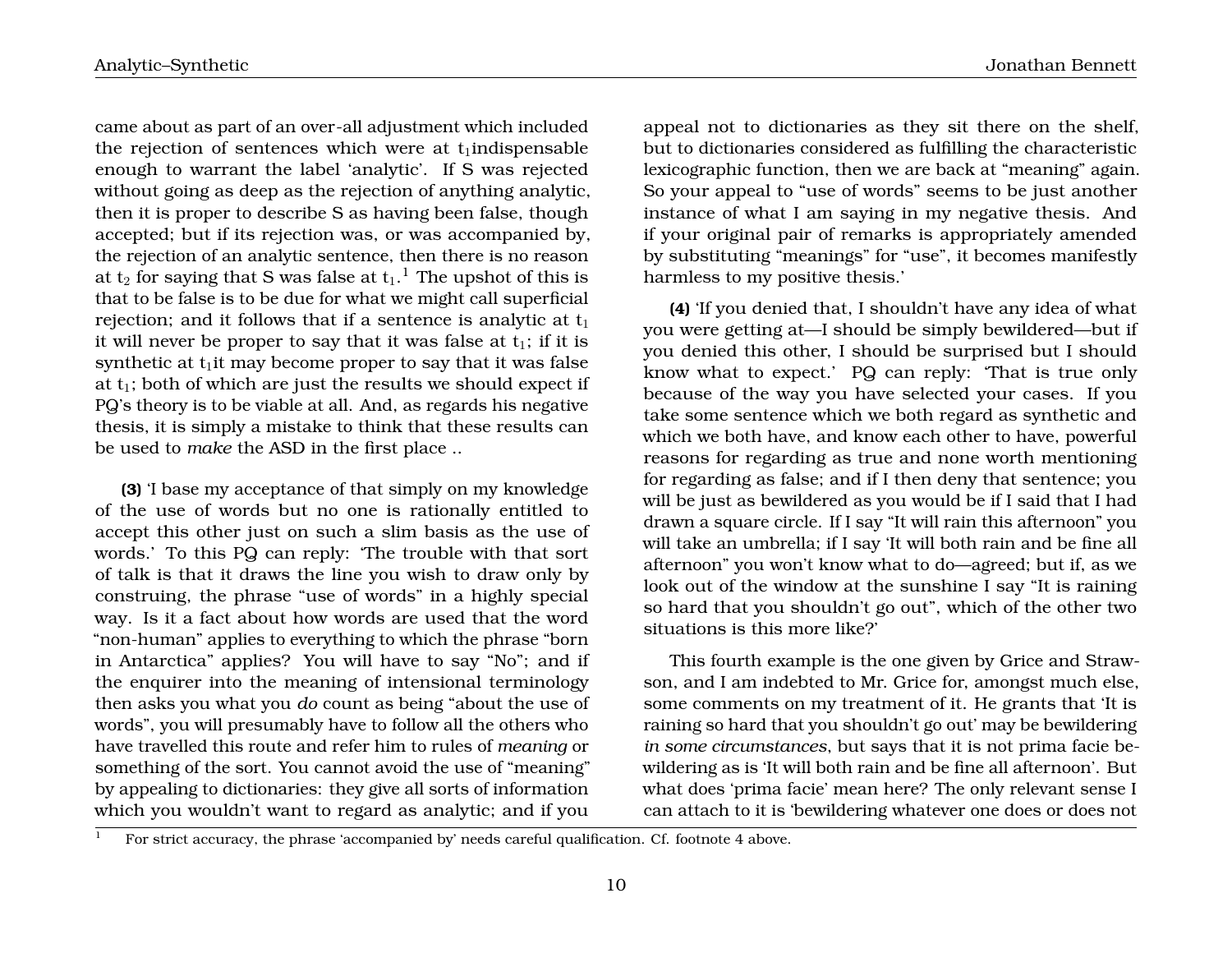happen to know about the world', and even this is relevant only if one excludes that set of facts to which adherents of the traditional ASD constantly appeal—the behavioural facts determining what is to be said about meanings. If this set of facts can be located in a non-question-begging way, then we can save example **(4)**, or even by-pass it and perform the more useful task of saving example **(3)**. But can it be located in the way required? The fact that Grice and Strawson select an approach through bewilderingness suggests, perhaps misleadingly, that they are pessimistic about the chances of making a successful frontal attack on 'meaning'; such a pessimism would certainly be justified by the literature. $^{\rm l}$  In brief, then, it seems that the difference-in-kind alleged in example **(4)** to constitute a partial elucidation of the ASD has to be understood in terms of the notion of a sentence's being bewildering to anyone who knows the meanings of its constituent terms even if that is all he knows. Indeed, this fact is explicitly recognised by Grice and Strawson when they say, rightly, that the denial of an analytic sentence will be bewildering only if one assumes that the words involved are not being used in 'a figurative or unusual sense'. This is a use of intensional terminology in defence of 'Denials of analytic sentences are bewildering' which is exactly parallel to the use of intensional terminology which I have just tried to show to be necessary in defence of 'Denials of synthetic sentences are not bewildering'. In each case it seems that the explanation of intensional terminology—granted that it is intended to be only partial and (perhaps) approximate—cannot be given *at all* without the use of intensional terminology. In the light of all this, it is not clear to me what Grice and Strawson wish to claim when they say that their explanation 'breaks out of the family circle'. Certainly, it does not 'break out' in the

sense of that phrase presupposed in the first section of the present paper.

Nor of course do examples **(2)** and **(3)**. They, like **(4)**, and like every attempt I have met at an informal but nonquestion-begging explanation of all or part of the intensional family circle, simply do beg the question. I do not maintain that the family circle cannot be broken out of: indeed, the next section of the present article will constitute an attempt to break out of it. But I have tried to establish that it is not an easy circle to break out of, that a number of plausible attempts to do so fail, and that some case can be made for breaking out of it in the sort of way suggested by Quine's work on confirmation-theory, i.e. along the lines of the' indispensability' theory expounded above.

## **4. A non-Quinean theory of the ASD**

A rough account of what is to be attempted in this section may be given as follows: Instead of taking the statement that some sentences are traditionally analytic (i.e. in a sense such that the Quinean analysis is not adequate) in every confirmation-situation and then forlornly trying to qualify it, putting 'proposition' for 'sentence' and the like, in such a way as to make it true, I shall make an independent attempt to establish the weaker statement that in every confirmation-situation some sentence (meaning *sentence*) is traditionally analytic. Just what this means should emerge in the course of the argument.

As a starting-point, let us consider a story of the sort told in illustration of Quine's thesis that no sentence undergoes, solo, confirmation or disconfirmation at the hands of any experience. For example: We find in Australia those birds which in fact led people to say that there are black swans;

<sup>1</sup> I allude here mainly to the long history of evasion of the problem, particularly of the problem as set by Quine's powerful statement of the difficulties in 'The Problem of Meaning in Linguistics' (chapter 3 *From a Logical Point of View*.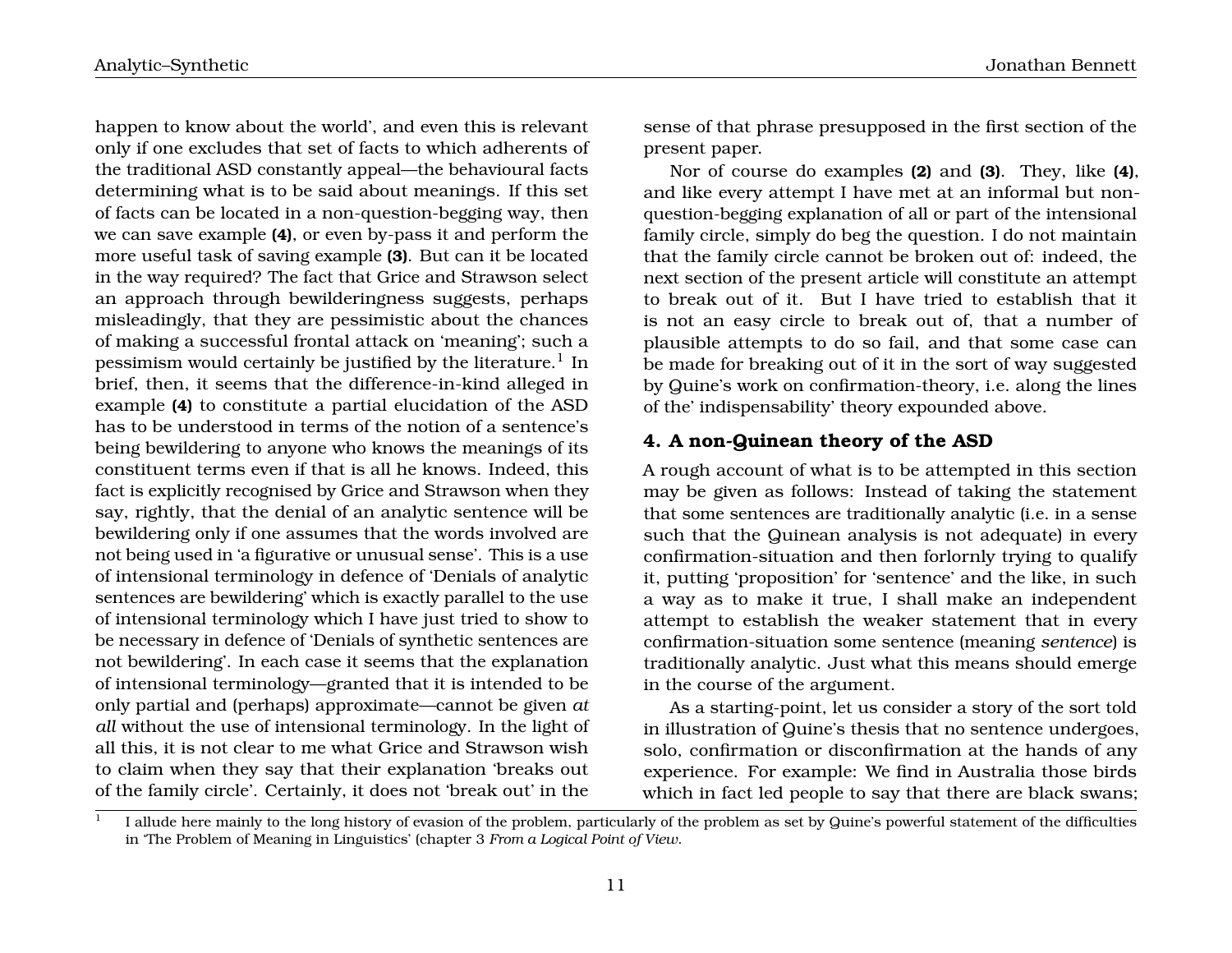and the finding of them is a recalcitrant experience, in the sense that now that this has happened something of what we have been accustomed to saying must be denied. In this particular case, easily the best thing to sacrifice is 'All swans are white' and a few others; but we could save this and instead sacrifice 'Birds which are thus and so are swans' together with a good deal of our taxonomy and the natural history depending on it; or we could save all that too, and sacrifice instead' Nothing is black all over and white all over' together with very large stretches of talk which depend upon certain features of our use of colour-terminology; or. . . etc. There are many intermediate possibilities, such as the introduction of geographical qualifications into the laws of optics, and an acceptance of consequent revisions of physics and neurophysiology; and no remark about the consequences of any particular sacrifice is absolute: we can drive a wedge between any sentence and any other sentence so long as we are prepared to pay an appropriate price.

It is of first importance to notice that this pattern of disconfirmation does not ever allow us to say 'Well, if I can save S, then I shall save it and there's an end of the matter': the end of the matter always comes just after a sacrifice, not just after a save. If this were not so, there would be no such thing as recalcitrance.

A question which can be raised after the saving of any sentence—say of  $S_1$ —is 'Why must I make some other sacrifice?' The answer must be of the form 'Because the set of sentences you now accept is inconsistent with the occurrence of the experience E'; but Quine must give this answer in the special form 'Because you accept the sentence  $S_2$  which compels you, now that E has occurred, to sacrifice  $S_1$ .' One could save  $S_2$  as well, but then some other sacrifice must be made, 'Because you accept  $S_3$  which compels you, now that E has occurred, to reject either  $S_1$  or  $S_2$ . Now, the trouble

with this is that Quine must refuse to allow the process to come to an end. For the only way in which he can call a halt at, say the nth step is to answer the nth asking of 'Why must I make some other sacrifice?' with 'Because it just is the case, whatever else you may be given to saying, that in the light of experience E you cannot retain the conjunction  $S_1$ ,  $S_2, \ldots, S_n$ ; and this would be tantamount to admitting that there is a sentence (albeit a long one) which is, in isolation, strongly disconfirmed by an experience.

There is no logical objection to this infinite regress. The most likely form for it to take would be for members of a small group of logical laws to appear repeatedly, first 'neat' then in instances of ever-increasing length, each instance being formed by the substitution *of* laws which have already occurred in the regress *in* laws which have already occurred in the regress. This could go on for as long as one liked, without its becoming simply repetitious.

But although the question 'Why must some other sacrifice be made?' can always be answered without repetition—i.e. without appealing to any member of the group of sentences whose joint saving is in question—it is not at all clear that it can always be answered also with truth. Certainly, it is true for only a finite number of distinct values of *s* that *s* is in a literal sense a sentence which Smith calls true: Smith has considered at most a few million sentences, many of those he calls false, and of the rest only a few dozen are likely to be relevant in a given confirmation situation. So we must look for some sense in which we can say that each sacrifice is forced upon Smith by a sentence which he already regards as true, without our having to admit that the relevant sentence has in fact ever been explicitly considered by Smith.

It might seem possible to avoid the difficulty by construing 'Smith calls S true' at least sometimes as 'Smith calls true something which leads by logic to S', thus making it possible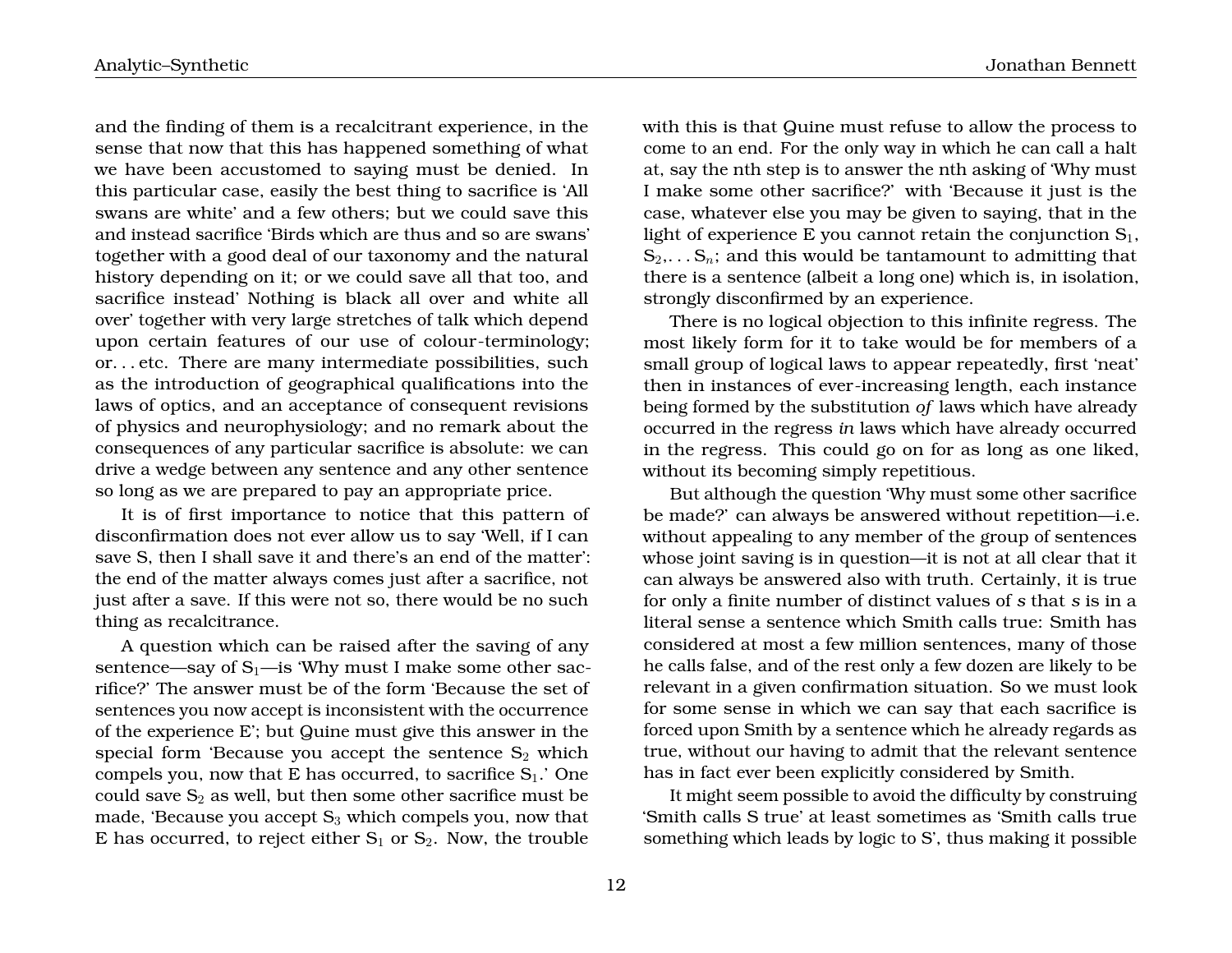for Smith to call true an infinity of sentences, gathered into bundles each of which consists of the logical consequences of some sentence which Smith *explicitly* calls true. But this device does not solve the problem, for the conditions under which something 'follows by logic' from something else are precisely what the Quinean theory is about anyway. Whether we give the centre of our attention to the possibility of gathering sentences into bundles, or to the more general problem of sacrifices and saves, it remains true wherever Quine says that one sentence follows by logic from another he must allow each step in the 'following from' to be the locus of a possible sacrifice of something called true. Therefore, no attempt of this sort to tie 'sentences called true' into bundles can effect any reduction in the number of sentences explicitly called true, for (to put it another way) in each bundle there can be no more member-sentences than there are sentences holding the bundle together, and each of the latter sentences must be either explicitly called true or be a member of a further bundle which is held together by further sentences each of which is either. . . and so on, ad infinitum.

Consider Achilles and the Tortoise in Lewis Carroll's story. Their trouble had its origin in the Tortoise's refusal to allow any sort of move from premiss to conclusion—his tacit departure from the usual convention whereby any move from antecedent to consequent of an analytic conditional is deemed legitimate, without replacing this convention by either a more or a less liberal one. The result of this is, so to speak, a refusal to treat anything as analytic: every step must be explicitly justified before it can be taken and, since justifying is itself taking a step, this means that no step can be taken at all.

This relates closely to the difficulty confronting Quine. Although his stress is not upon the alleged need explicitly to justify each step in an argument but rather on the alleged possibility of making any step illegitimate by the taking of appropriate avoiding action, the former implies the latter and therefore shares its difficulties: for the only way in which it can be the case (as Quine seems committed to saying it is) that any logical move from one sentence to another can be avoided by the denial of some other sentence the assertion of which is necessary for the legitimacy of the move, is for it to be the case (as the Tortoise pretends it is) that for any logical move from one sentence to another there is some sentence the assertion of which is necessary for the legitimacy of the move $1$ 

Another suggestion for the required sense of 'calls true' is simply that of 'is disposed to call true', which would solve the problem of finitude at once. Following out the consequences of this suggestion: Smith registers E's recalcitrance; decides (perhaps) to retain every relevant sentence he has ever formulated; but then—being honest and energetic—casts around to formulate and then reject some sentence which he has never explicitly considered before but which has the following two properties: **(i)** If it had been put to him before E occurred he would have called it true (and thus it is, in the sense of this paper, a sentence which was until E's occurrence a member of the set of sentences 'accepted by' Smith); **(ii)** Formulation and rejection of it provides an accommodation of E—i.e. modifies Smith's set of accepted sentences in such a way that E is no longer recalcitrant with respect to it.

<sup>1</sup> Here too I am indebted to Quine. See his 'Truth by Convention' in O. H. Lee (ed.), *Philosophical Essays for A. N. Whitehead* (New York, 1936), where considerations of this sort are argued with force and clarity against logical conventionalism but not, of course, against Quine's current position, which he did not at that time hold.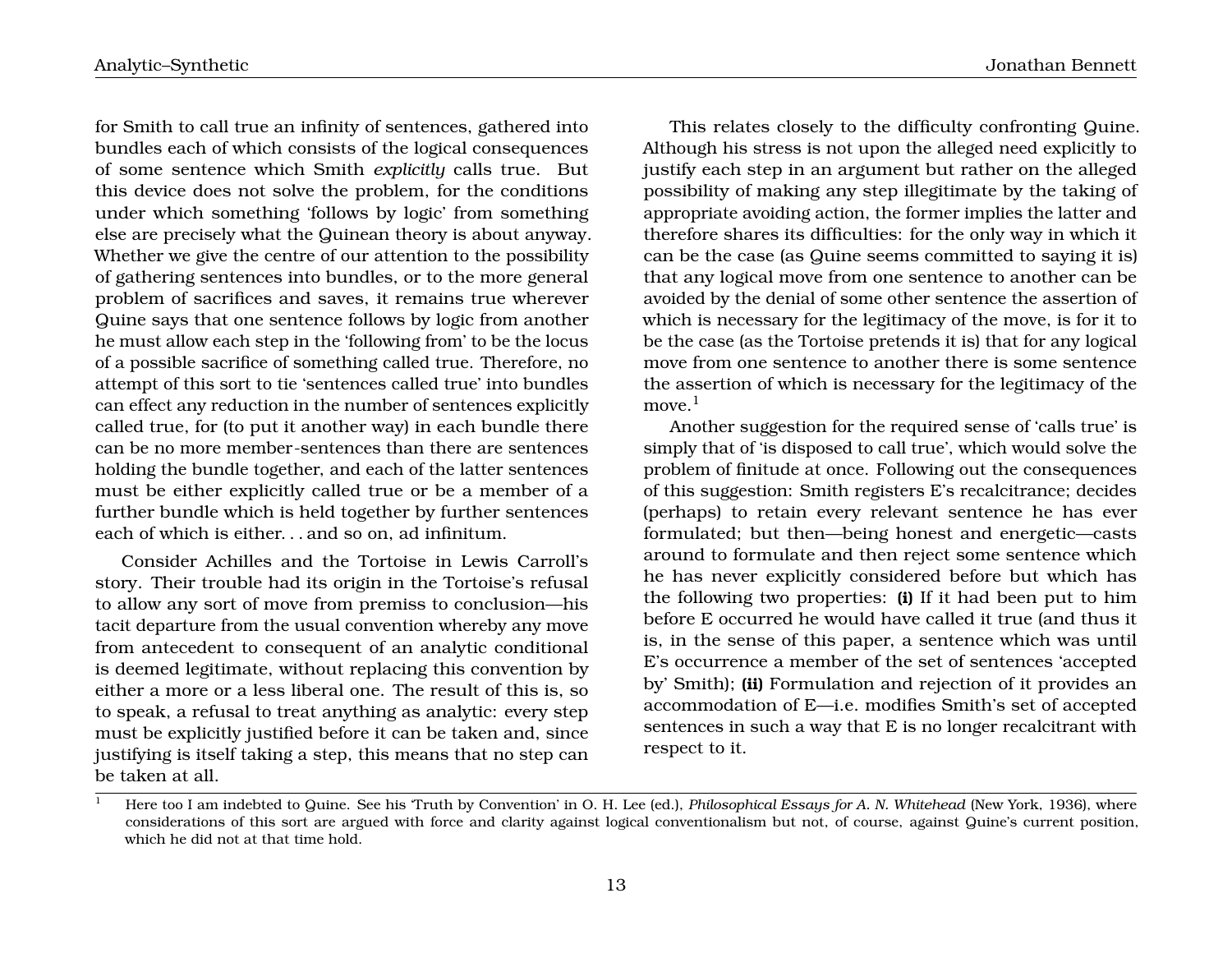Suppose, though, that Smith's energy is not equal to his honesty, and that his reaction to the recalcitrant experience goes like this instead: he decides to retain every relevant sentence he has ever formulated; he acknowledges that there must be some sentence which he has never thought about but **(a)** which he would in the past have called true if it had been put to him, and **(b)** which he must not in future call true if he does ever confront it in an explicit form; he decides not to go hunting for it now but to forget the whole matter until such a sentence does turn up; but even then he does not guarantee to reject the first such sentence to turn up. Can he not claim that by thus disposing himself to recognise and reject some such sentence he is, a fortiori, disposing himself to reject some such sentence? And is not this all that is required for him to have effected an accommodation of E? It is clear that if this pattern of 'accommodation' is followed often enough, we shall begin to question Smith's honesty: it will before long be fair to say 'He doesn't back down on anything: he keeps saying that he could straighten it all out by means of [no doubt] a conceptual revision, but he never produces the conceptual revision.' But, while it seems clear that this would be a legitimate charge, it is not easy to see why it should be so if the original suggestion—that the recalcitrance-producing pressure could come from a sentence Smith has been disposed to call true but has never formulated—is correct. For if we combine the Quinean claim that whatever sentences we retain in the face of E there is always some remaining way of accommodating E, with the current proposal that recalcitrance may be created by a combination of sentences-thought-of-but-still-retained with sentences-still-unformulated, there seems to be no reason at all why the ever-possible saving adjustments in face of E should not remain in the latter category of sentences-stillunformulated .

Someone who combines these two views is, of course, entitled to a natural suspicion of Smith's forever unsubstantiated claims to be able in practice to carry out the required formulations and rejections; but there is no reason why Smith should make such claims in the first place. On the view I am now considering, there is no reason why Smith should not admit that *he* cannot *show* that it is all right for him to say the things that he does say, and simply adduce general Quinean theory as his reason for saying that nevertheless there must always *be* some way in which this could be shown. In brief: We have here two kinds of generosity—Quine's about our freedom of choice in making adjustments, and the other about our right to keep silent—which together produce the result that there is nothing theoretically wrong with refusing to let experience modify anything we actually say.

I conclude that neither the 'follows by logic' nor the 'disposed to call true' approaches will solve the difficulty with which this section has been concerned; and the apparent absence of any viable alternative solution leads to the conclusion that in any experiential situation, if the experiences involved are to offer a challenge to any sentences then there must be some sentences to which they offer no challenge at all—some sentences which simply are not up for possible revision in the particular situation concerned. This is what was meant by the declaration with which this section began: in every confirmation-situation, some sentence is traditionally analytic.

It may look as though this claim is weak not only in respect of its placing of the crucial quantifier, but also in respect of the way in which that quantifier is to be understood; that is, it might be suggested that the *only* force of saying that in any confirmation situation there are sentences which are not up for revision is simply to deny that there are no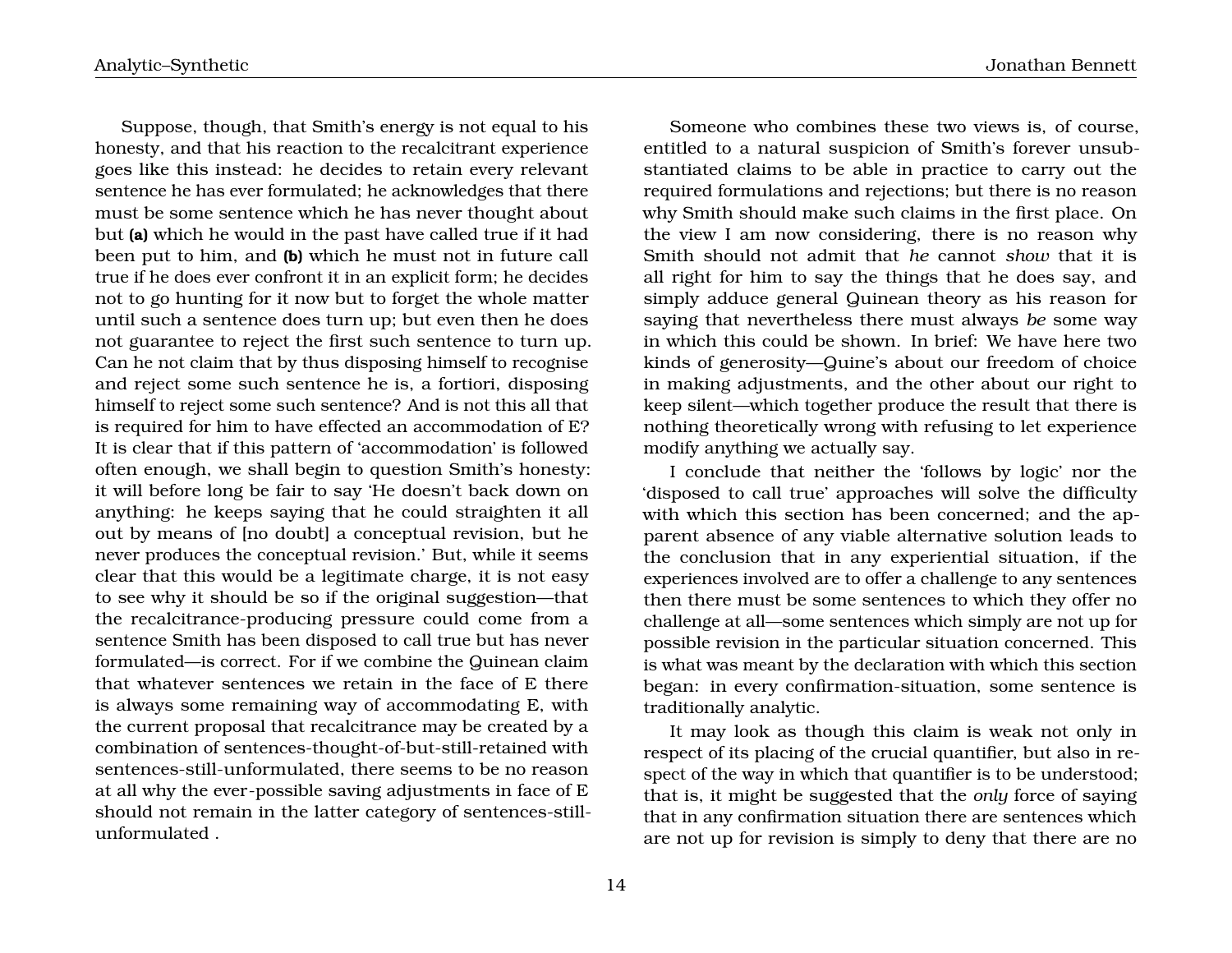such sentences, not to suggest any way in which we could sometimes *find* one. But although the arguments so far used have been of the form 'There are such sentences, because we cannot allow that there are not', more can be said than this. I have come to it by a route through the enemy's camp through general objections to Quinean theory rather than by the positive development of a contrary theory—primarily because the statement that there are sentences of this sort can be argued for without providing a way for finding any, relative merely to confirmation *situations*; while to be able to say of a given sentence that *it* is of the required sort we must be able to relate it not just to a confirmation situation but to an individual person propounding an *argument* about that situation.

A constructive account of ' analytic in the argument' must proceed through an account of 'involved in the argument'. To discover what sentences are involved in the argument whereby Smith concludes 'Because E has occurred,  $S_1$  is true', we must ask Smith, for there is always a choice of routes for any given experience-sentence pair. How does Smith decide that, say,  $S_2$  is involved in his argument? Surely, by seeing that his reason for saying 'If E has occurred,  $S_1$  is true' is that he accepts as true both  $S_2$  and 'If  $S_2$  is true then if E has occurred then  $S_1$  is true'; and he accepts this last as true because he accepts both  $S_3$  and 'If  $S_3$  is true then if  $S_2$  is true, then...'; and so on backwards, but not ad infinitum. For at some stage he will say something like 'I accept  $S_n$  as true and it *says that* if  $S_{n-1}$  is true then...'. The phrase 'says that' does not matter; what is important is Smith's arrival at a stopping-place (or at stopping-places; but for brevity I shall deal only with cases where the 'involvement'

sequence does not ramify) at which he says 'There is nothing more to say. Accepting  $S_n$  *is* accepting..., and not through the mediation of anything else, either.'

The terminal sentence in the 'involvement' sequence could be said to be analytic in that argument. Normally it will not be stated in the argument, but if it is stated it will be labelled as a rule of inference or in some other way which would make it clear that no further-back sentences are admitted by Smith to be in need of statement at all in this argument. As a rule, Smith will choose the terminus which most people would choose in such an argument, because as a rule he will wish to use words in their normal senses and not propose any conceptual revisions. This way of putting things presupposes—what I should wish to defend—a definition of 'analytic' as 'analytic in most arguments', and a consequent development of the rest of the standard intensional terminology on this basis. $<sup>1</sup>$ </sup>

A sentence may fall short of Smith's terminus and still not be considered by him as on the cards for possible revision; but his terminal sentence and all that lie behind it are put off the cards for possible revision by the very shape of Smith's argument—i.e. by his insistence that once he has worked back to  $S_n$  there is nothing more to say—and it is with this impossibility of revision that I am here concerned. Of course,  $S_n$  might be considered for revision, or at least located short of the terminus, in another argument; but sensible criteria for the identity of arguments would demand that it be considered another argument. I grant that this is an elementary definitional matter, but it is not a definitional matter that this definition has application. It can be cashed only because we have a straightforwardly empirical sense

<sup>1</sup> 'Terminus' and its cognates are used in Morton White's *Toward Reunion in Philosophy* (Cambridge, Mass., 1956); but White does not argue for his view that 'we do not think systematically without' terminal sentences (p. 288), and anyway there is only a superficial resemblance between his sense of 'terminal' and that of the present paper.